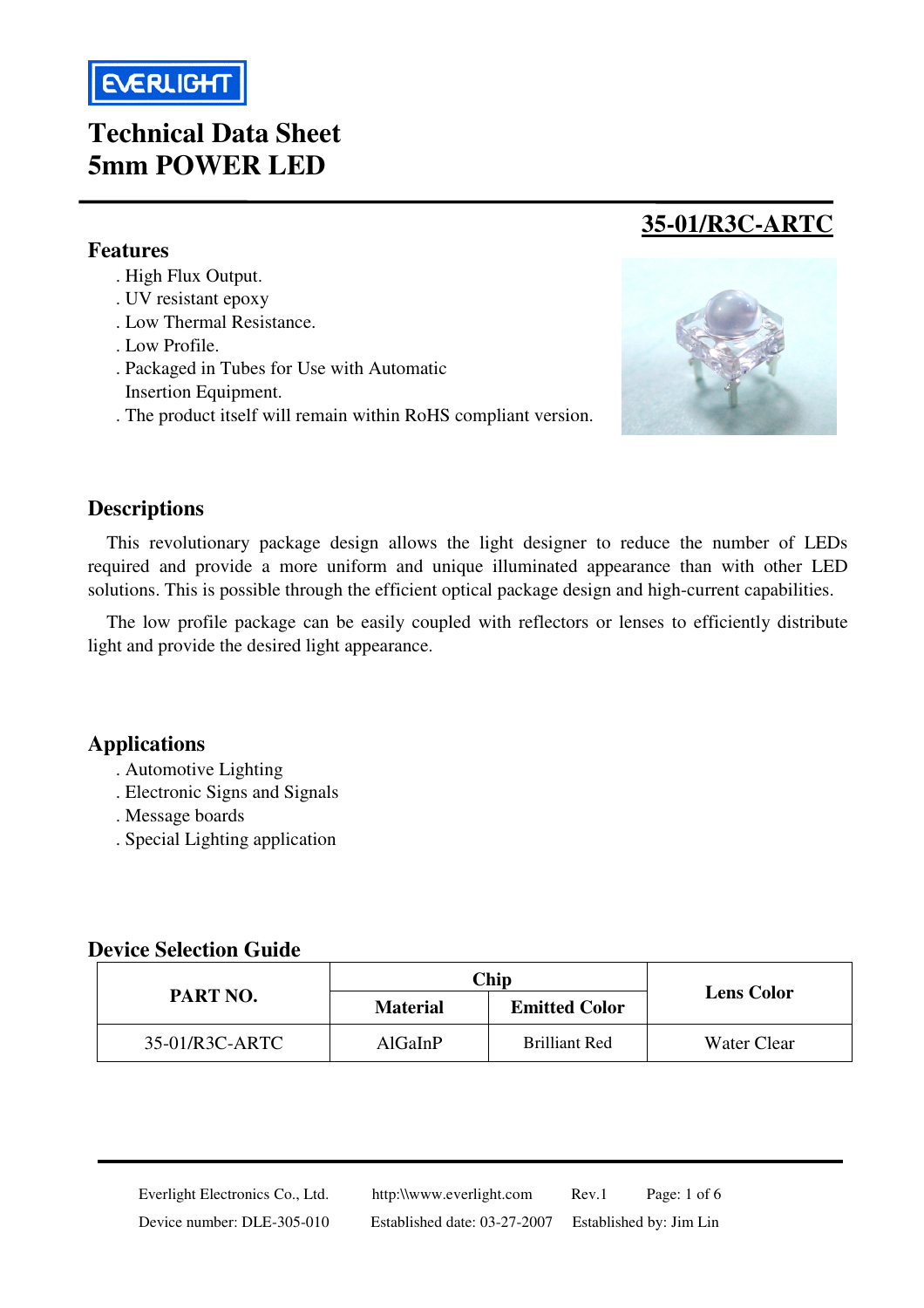

# **Technical Data Sheet 5mm POWER LED**

## **35-01/R3C-ARTC**

#### **Package Dimensions**



**Notes:** 1.All dimensions are in millimeters

 2.An epoxy meniscus may extend about 1.5mm(0.059") down the leads 3.Tolerances unless dimensions ±0.25mm

## **Absolute Maximum Ratings (Ta=25**℃**)**

| <b>Parameter</b>                       | <b>Symbol</b>    | <b>Rating</b>   | <b>Units</b>        |
|----------------------------------------|------------------|-----------------|---------------------|
| <b>Continuous Forward Current</b>      | $1_F$            | 70              | mA                  |
| Peak Forward Current(Duty 1/10 @ 1KHZ) | $I_{FP}$         | 200             | mA                  |
| <b>Operating Temperature</b>           | $T_{\rm opr}$    | $-40 \sim +100$ | °C                  |
| <b>Storage Temperature</b>             | $T_{\text{stg}}$ | $-40 \sim +100$ | $\int_0^\infty$     |
| Soldering Temperature(T=5 sec)         | $T_{sol}$        | $260 \pm 5$     | $\int_0^\infty$     |
| <b>LED Junction Temperature</b>        | $T_i$            | 125             | $\int_{0}^{\infty}$ |
| <b>Power Dissipation</b>               | $P_d$            | 220             | mW                  |
| <b>Electrostatic Discharge</b>         | <b>ESD</b>       | 2000            | V                   |
| Reverse Voltage                        | $\rm V_R$        | 5               | V                   |

Everlight Electronics Co., Ltd. http:\\www.everlight.com Rev.1 Page: 2 of 6 Device number: DLE-305-010 Established date: 03-27-2007 Established by: Jim Lin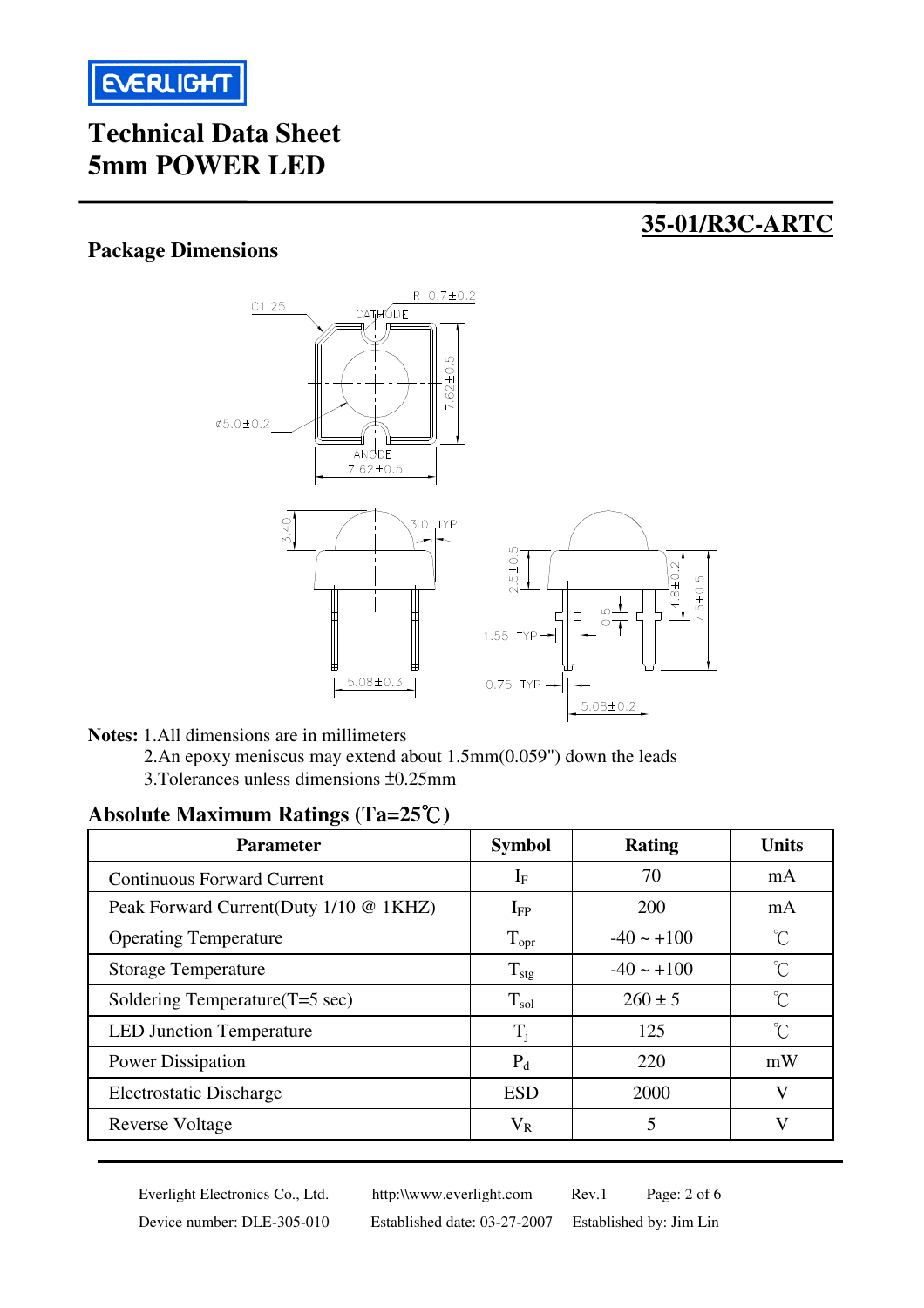# **Technical Data Sheet 5mm POWER LED**

# **35-01/R3C-ARTC**

|                                               | л.               |      |      |      |                  |              |
|-----------------------------------------------|------------------|------|------|------|------------------|--------------|
| <b>Parameter</b>                              | <b>Symbol</b>    | Min. | Typ. | Max. | <b>Condition</b> | Unit         |
| <b>Total Flux</b>                             | $\Phi$ v         | 4500 | 6000 | 9000 | $I_F=70mA$       | mlm          |
| <b>Viewing Angle</b>                          | 201/2            |      | 25   |      | $I_F=70mA$       | $\deg$       |
| <b>Peak Wavelength</b>                        | $\lambda$ p      |      | 632  |      | $I_F=70mA$       | nm           |
| <b>Dominant Wavelength</b>                    | $\lambda$ d      | 620  | 627  | 632  | $I_F=70mA$       | nm           |
| <b>Spectrum Radiation</b><br><b>Bandwidth</b> | $\wedge \lambda$ |      | 20   |      | $I_F=70mA$       | nm           |
| <b>Forward Voltage</b>                        | VF               | 2.5  | 2.8  | 3.3  | $I_F=70mA$       | $\mathbf{V}$ |
| <b>Reverse Current</b>                        | <b>IR</b>        |      |      | 10   | $V_R = 5V$       | $\mu A$      |

## **Electro-Optical Characteristics (Ta=25**℃**)**

#### **Rank**

35-01/R3C-ARTC  $(1)$   $(2)$   $(3)$ 



|     | $(1)$ VF(V) |     | (2)<br>$\lambda$ d(nm) |     | $(3)$ $\Phi$ v(mlm) |     |      |      |
|-----|-------------|-----|------------------------|-----|---------------------|-----|------|------|
| Bin | Min         | Max | Bin                    | Min | Max                 | Bin | Min  | Max  |
|     | 2.5         | 2.7 | 2                      | 620 | 624                 | R   | 4500 | 5650 |
| O   | 2.7         | 2.9 | 3                      | 624 | 628                 | S   | 5650 | 7150 |
| ⇁   | 2.9         | 3.1 | 4                      | 628 | 632                 | ᠇᠇  | 7150 | 9000 |
| 8   | 3.1         | 3.3 |                        |     |                     |     |      |      |

\*Measurement Uncertainty of Forward Voltage:±0.1V

\*Measurement Uncertainty of Luminous Intensity: ±15%

\*Measurement Uncertainty of Dominant Wavelength ±1.0nm

Everlight Electronics Co., Ltd. http:\\www.everlight.com Rev.1 Page: 3 of 6 Device number: DLE-305-010 Established date: 03-27-2007 Established by: Jim Lin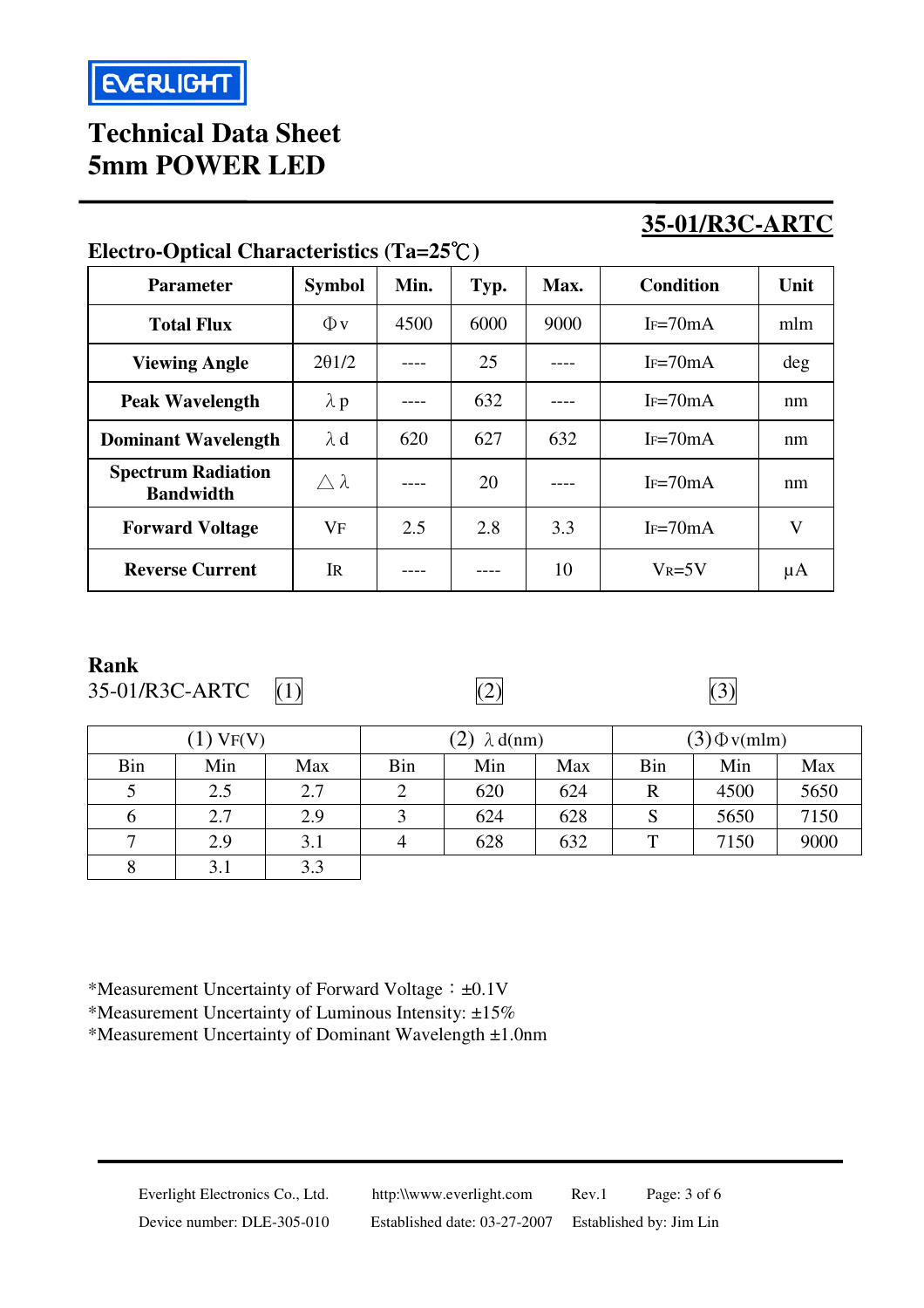

# **Technical Data Sheet 5mm POWER LED**

## **35-01/R3C-ARTC**





Everlight Electronics Co., Ltd. http:\\www.everlight.com Rev.1 Page: 4 of 6 Device number: DLE-305-010 Established date: 03-27-2007 Established by: Jim Lin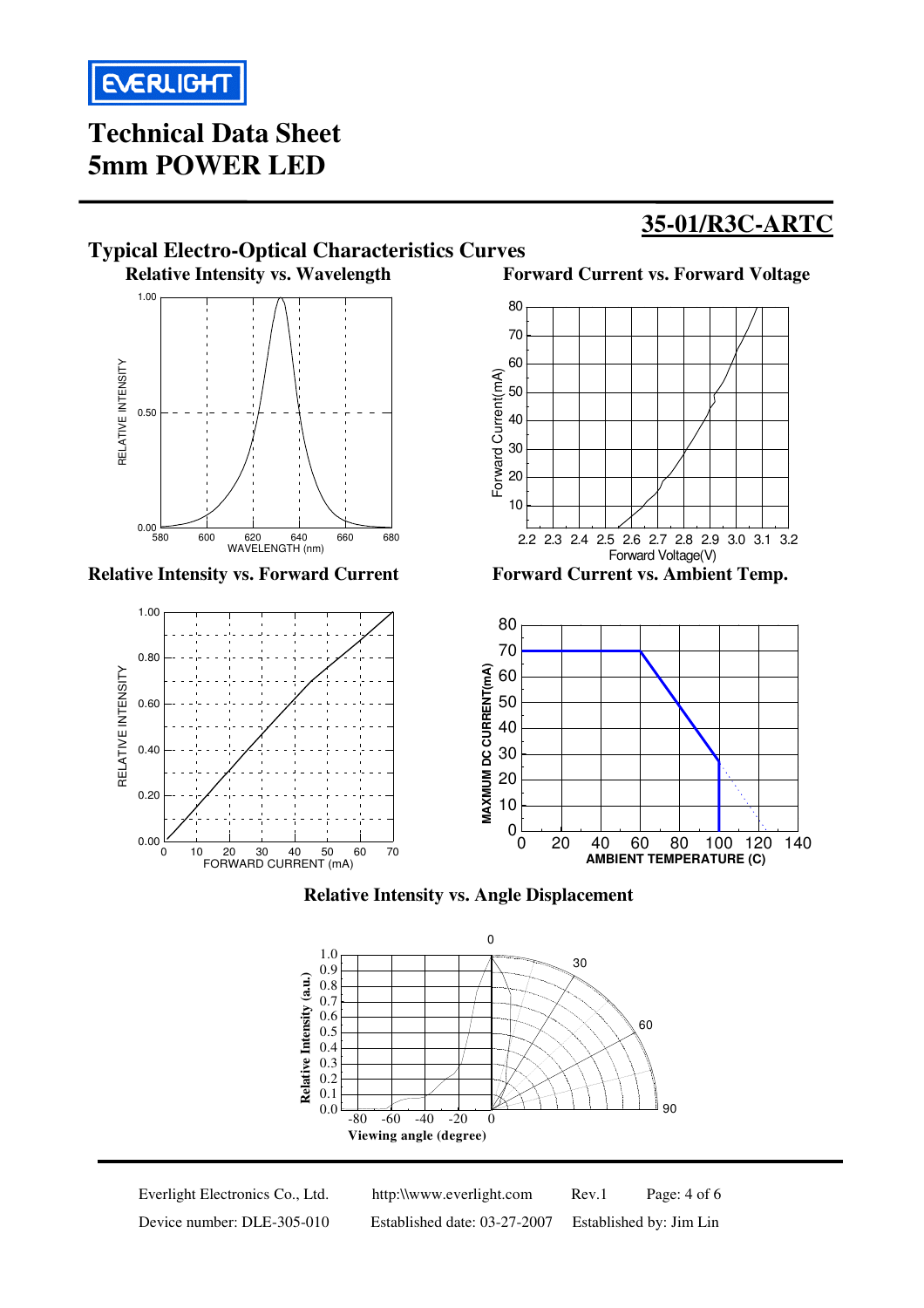# **Technical Data Sheet 5mm POWER LED**

## **35-01/R3C-ARTC**

## **Packing Quantity Specification**

- (1) 60 pcs/1 tube, 20 tubes/1 small inside box, 12 small inside boxes/1 outside box.
- (2) 60 pcs/1 tube, 80 tubes/1 big inside box, 4 big inside boxes/1 outside box.

### **Label Form Specification**

(1)Tube Label Form



(2)Box Label Form



PART NO: Everlgiht's Production Number

QTY: Packing Quantity

LOT NO: Lot Number

CAT: Ranks of Forward Voltage, Dominant Wavelength and Total Flux

CPN: Customer's Production Number

P/N : Production Number

HUE: Reference

REF: Reference

MADE IN TAIWAN: Production Place